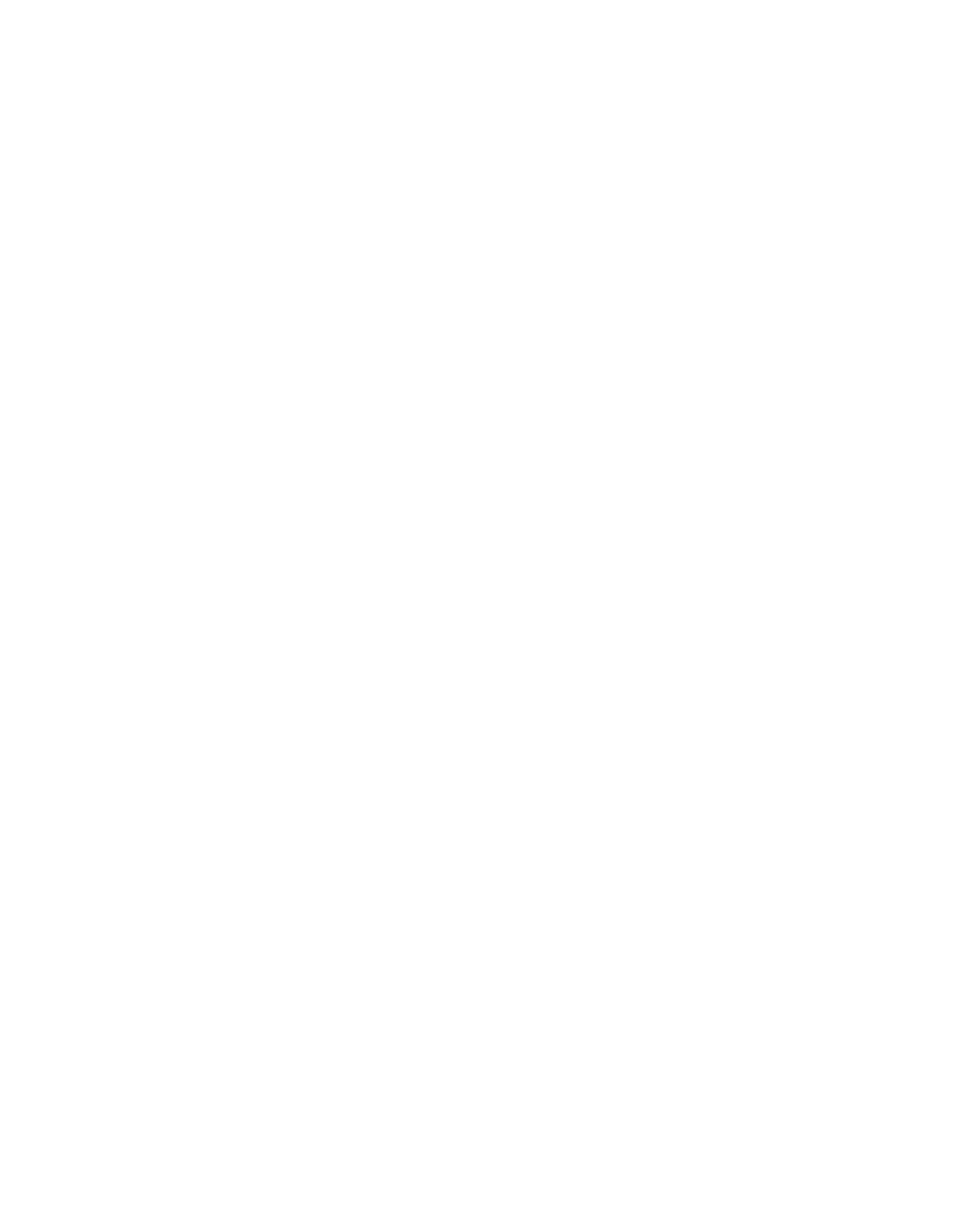### TABLE OF CONTENTS

| <b>INTRODUCTION</b>                                                               |
|-----------------------------------------------------------------------------------|
| VOLUME 1                                                                          |
| PLENARY SPEAKERS                                                                  |
| EXTRACTION ASYMMETRIES IN ERGATIVE AND ACCUSATIVE LANGUAGES                       |
| THE JAPANESE SYLLABLE DEBATE:<br>A SKEPTICAL LOOK AT SOME ANTI-SYLLABLE ARGUMENTS |
| <b>ORAL PRESENTATIONS</b>                                                         |
| <b>DEFINITE AND DEMONSTRATIVE DESCRIPTIONS: A MICRO-TYPOLOGY</b>                  |
| <b>SPEAKER VISIBILITY IN SYNTAX</b>                                               |
| BUNDLING PERFECTIVE AND PERFECT: THE ATAYAL WAL                                   |
| <b>TWO LEVELS FOR DEFINITENESS</b>                                                |
| PROXY CONTROL: EXTENDING THE TYPOLOGY OF CONTROL IN GRAMMAR                       |
| VARIATION IN SUBJECT-TRIGGERED CLITIC RESTRICTIONS: A CASE OF PUNJABI             |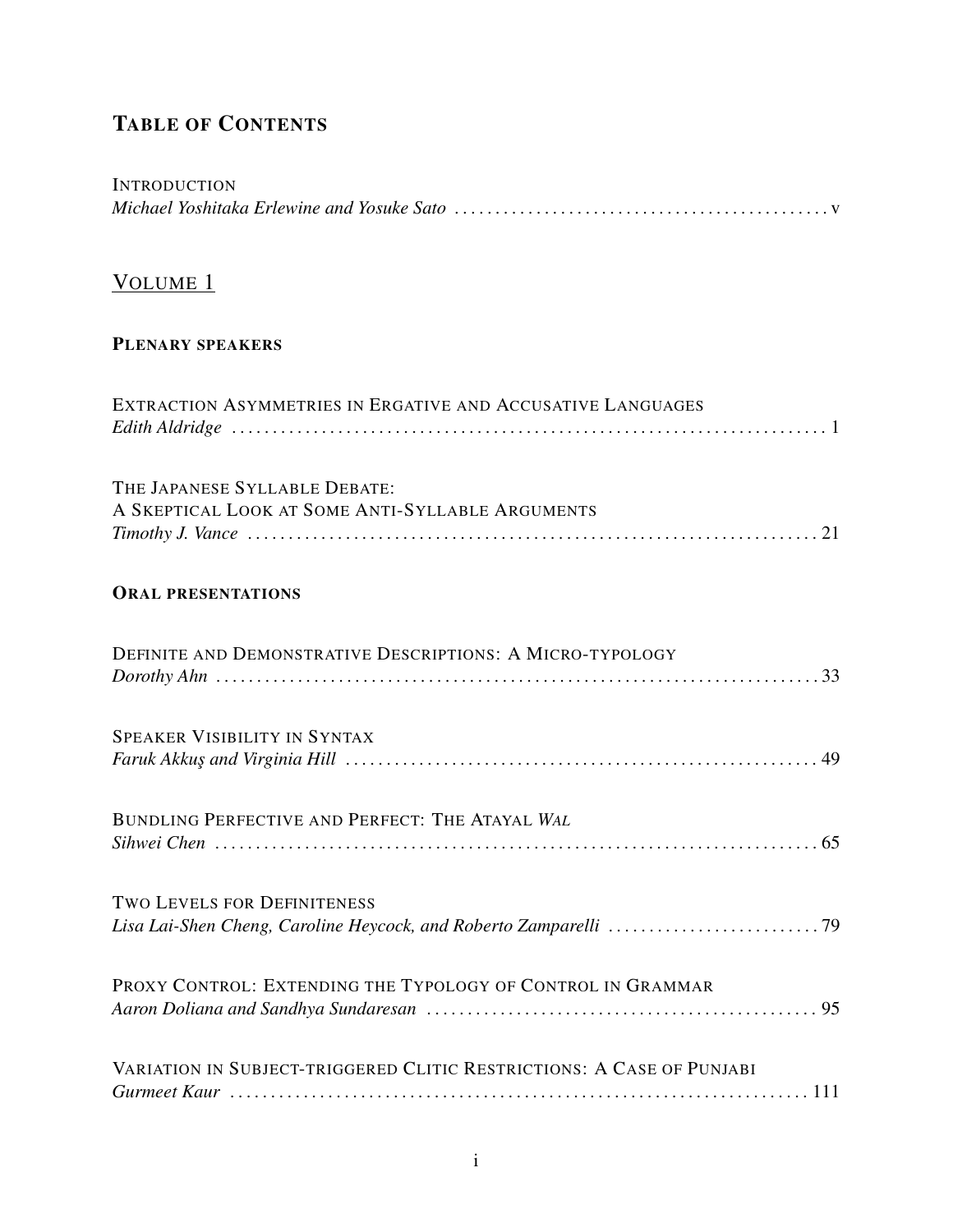| KOREAN VERBAL BASE IS DETERMINED BASED ON USAGE, NOT INFORMATIVENESS                              |
|---------------------------------------------------------------------------------------------------|
| IN-SITU PROPERTIES OF FRAGMENT ANSWERS: EVIDENCE FROM JAPANESE                                    |
| DOU-QUANTIFICATION, DISTRIBUTIVITY, AND ALTERNATIVE SEMANTICS                                     |
| WHAT IS ELIDED IN ENGLISH $V_b$ P ELLIPSIS, AND WHEN?                                             |
| IT GOES WITHOUT SAYING: DENEGATED NEGATION IN JAPANESE                                            |
| A UNIFIED ACCOUNT OF THE YES/NO PARTICLE IN HINDI, BANGLA, AND ODIA                               |
| NEGATIVE POLARITY ITEMS IN MALAY: AN EXHAUSTIFICATION ACCOUNT                                     |
| <b>VERBAL REDUPLICATION IN MANDARIN CHINESE:</b><br>AN ANALYSIS AT THE SYNTAX-PHONOLOGY INTERFACE |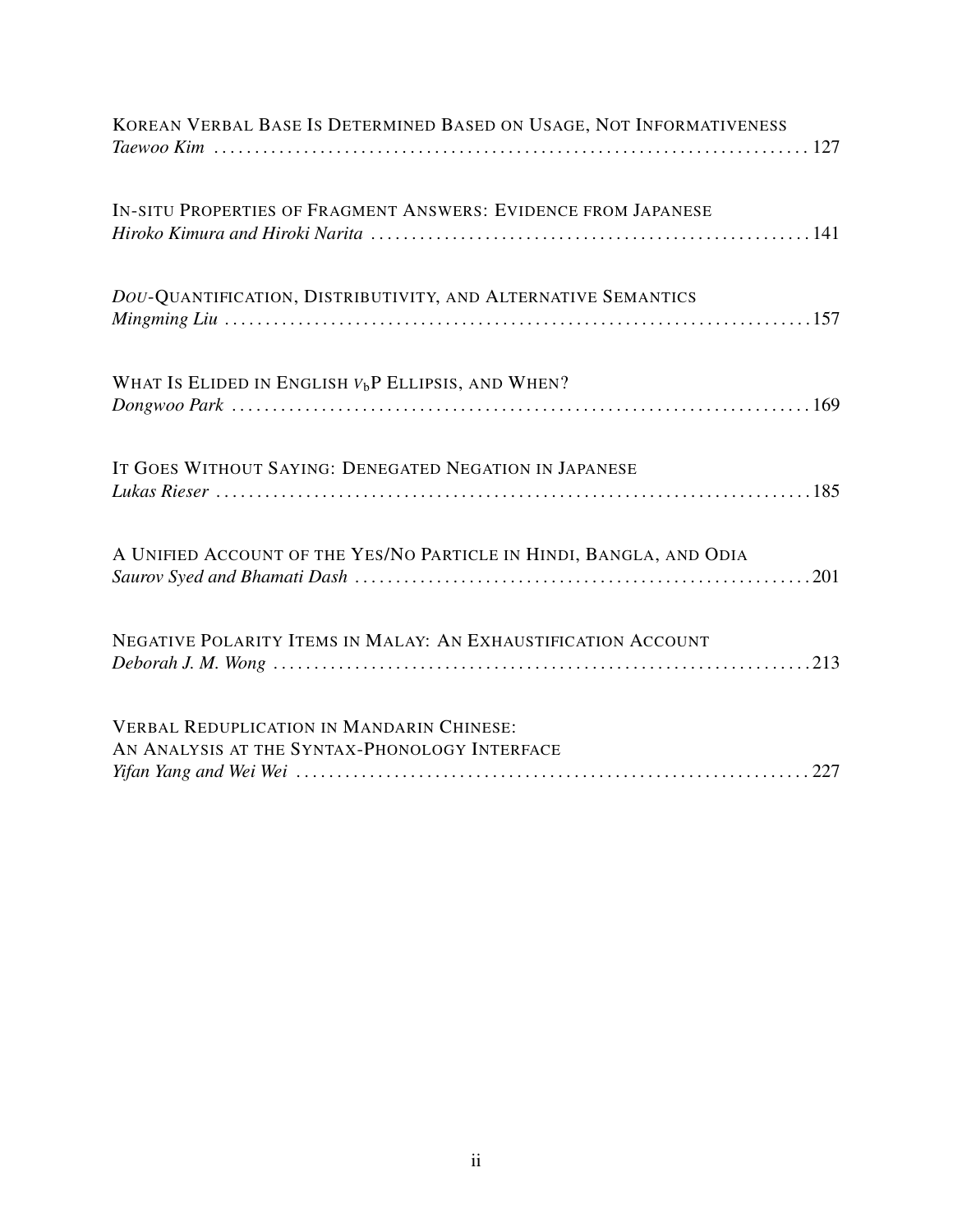## VOLUME 2

#### POSTER PRESENTATIONS

| SIMULTANEITY IN SIGN LANGUAGE:                                                          |
|-----------------------------------------------------------------------------------------|
| SOME OBSERVATIONS FROM JAPANESE SIGN LANGUAGE                                           |
| COMPLEMENTIZER ALLOMORPHY IN BUSAN KOREAN                                               |
| ON THE AMBIGUITY OF SUPERLATIVE MODIFIERS                                               |
| TWO KINDS OF SYNTACTIC ERGATIVITY IN MAYAN                                              |
| ELIMINATING THE STRONG/WEAK PARAMATER ON T                                              |
| FOCUS AND NOMINAL ELLIPSIS IN THE BANGLA DP                                             |
| <b>DECAY OF UNGROUNDED RULES:</b><br>MIDDLE KOREAN VOWEL HARMONY IN CONTEMPORARY KOREAN |
| TO EXHAUST, OR NOT TO EXHAUST: AN EXPERIMENTAL STUDY ON MANDARIN SHI-CLEFTS             |
| DEGREE NOMINALS IN JAPANESE AND CHINESE COMPARATIVES                                    |
| ON TWO WAYS OF EXTERNAL PAIR-MERGE                                                      |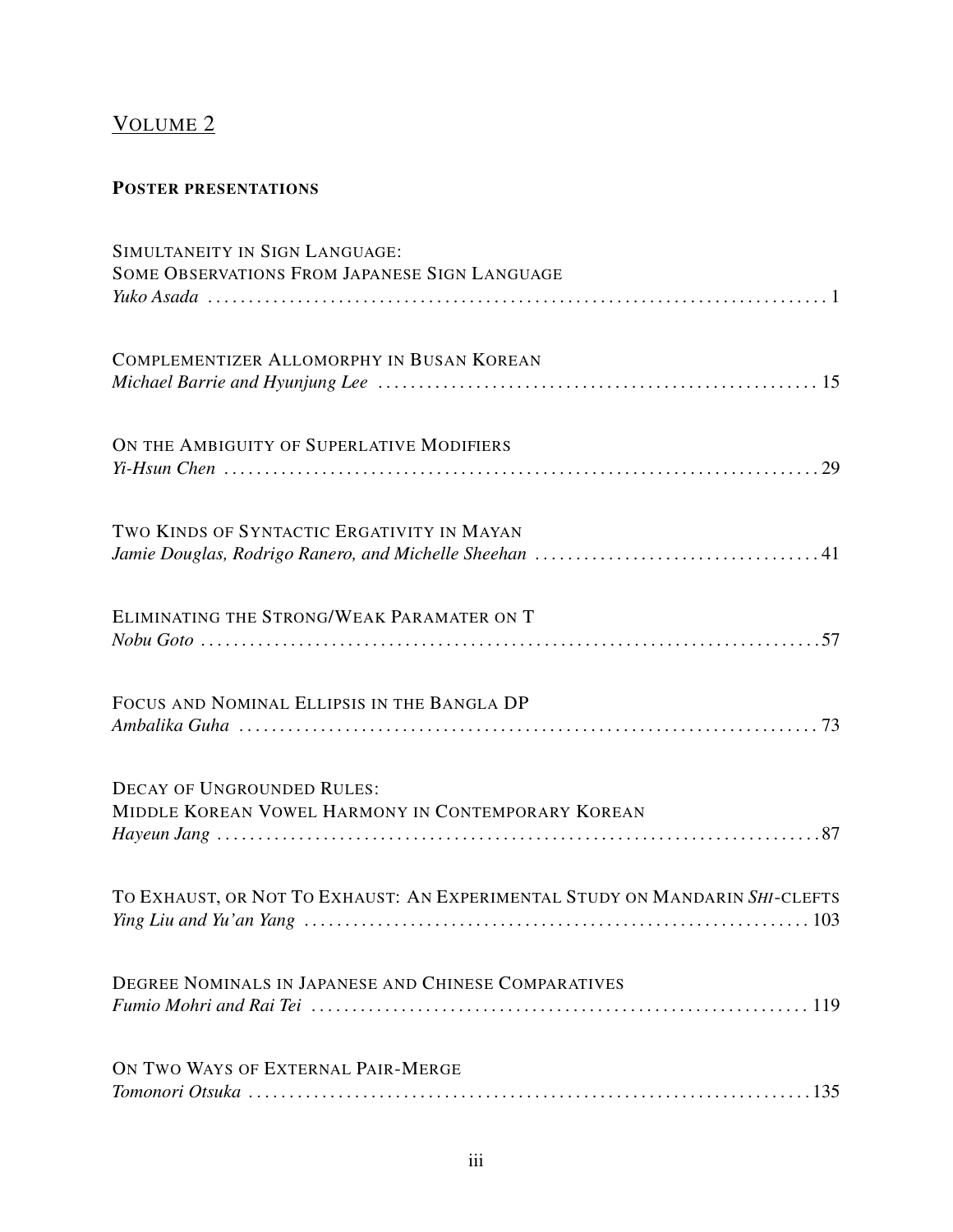| UNIVERSALS IN PRAGMATICS: MAXIMIZE PRESUPPOSITION AND OBLIGATORY IMPLICATURES                                                                                   |
|-----------------------------------------------------------------------------------------------------------------------------------------------------------------|
| LIKE/TYPE, SAY, AND C                                                                                                                                           |
| PHONEMIC INSTABILITY: A BUTTERFLY EFFECT                                                                                                                        |
| PARALLELISM AND SPECIFICITY IN PERSIAN NON-VERBAL ELEMENT ELLIPSIS<br>Ryan Walter Smith, Rana Nabors, Mohsen Mahdavi Mazdeh, Simin Karimi, and Heidi Harley 195 |
| FOCUSING ON COORDINATION: THE CASE OF JAPANESE -TOKA AND -TARI                                                                                                  |
| <b>ANAPHORS AREN'T BORN EQUAL:</b><br>DISTINCT CLASSES OF ANAPHOR WITHIN AN ENRICHED PERSON SYSTEM                                                              |
| A COMPOSITIONAL ANALYSIS OF PLURAL MORPHEMES IN JAPANESE                                                                                                        |
| RETHINKING WH-ISLAND EFFECTS IN JAPANESE AND CHINESE                                                                                                            |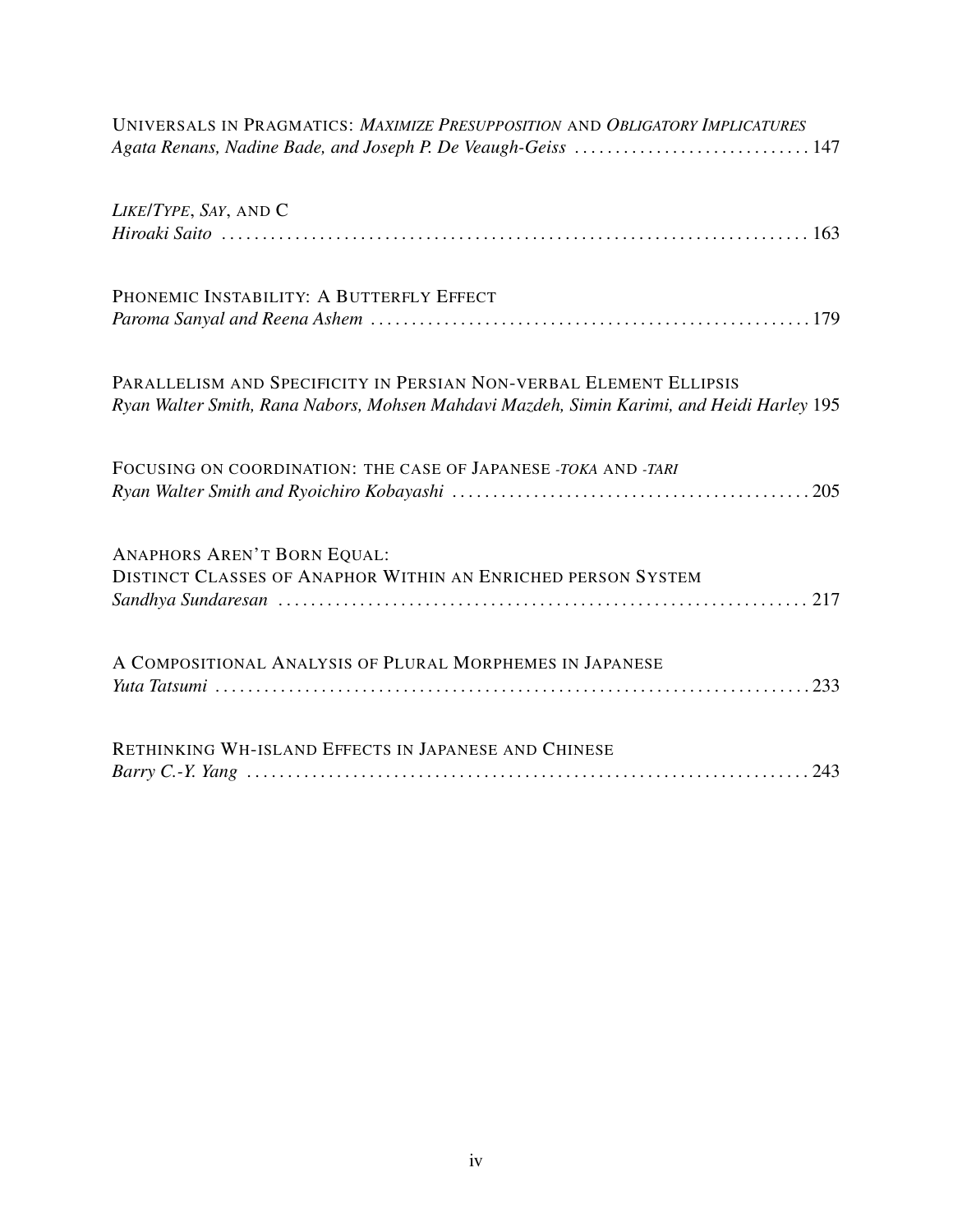### **INTRODUCTION**

Michael Yoshitaka Erlewine and Yosuke Sato

GLOW in Asia XI was held at the National University of Singapore, February 20–22, 2017, hosted by the Department of English Language & Literature. We are proud to have had this opportunity to host the first GLOW in Asia meeting in Southeast Asia. Approximately 100 scholars participated in total, resulting in a vibrant and stimulating event. The meeting was characterized by the diversity of languages and regions represented, attracting leading and emerging scholars from across as well as beyond Asia.

In addition to plenary talks by Edith Aldridge, Rajesh Bhatt, and Timothy J. Vance, 16 oral presentations and 22 poster presentations were given across three days. We are pleased to present this two-volume collection of 34 papers from the meeting.

The 38 regular talks and posters were chosen out of 166 abstracts received, for an overall acceptance rate of 23%. These abstracts were expertly reviewed by the following 193 reviewers. Our job of organizing this high quality program would not have been possible without their work, and the presentations and resulting papers benefited greatly from their thoughtful comments. We thank these reviewers for sharing their time and expertise, and for their support of GLOW in Asia.

| Byron Ahn             | Isabelle Charnavel         | Yurie Hara            | Hisatsugu Kitahara     |
|-----------------------|----------------------------|-----------------------|------------------------|
| Edith Aldridge        | Lisa Cheng                 | Daniel Harbour        | Jaklin Kornfilt        |
| Luis Alonso-Ovalle    | Sandra Chung               | Heidi Harley          | Hadas Kotek            |
| Sam Alxatib           | Barbara Citko              | Fabian Heck           | Ivona Kucerova         |
| Duk-Ho An             | Peter Cole                 | Ken Hiraiwa           | Nayoung Kwon           |
| Scott AnderBois       | Jessica Coon               | Vera Hohaus           | Kalin Laura            |
| Stephen Anderson      | Elizabeth Cowper           | Hajime Hoji           | Paul Law               |
| Diana Archangeli      | Jeroen van Craenenbroeck   | Julia Horvath         | Thomas Lee             |
| Karlos Arregi         | Kathryn Davidson           | Elizabeth Hume        | Julie Legate           |
| Rahul Balusu          | Amy Rose Deal              | Tim Hunter            | Theodore Levin         |
| Michael Barrie        | <b>Edit Doron</b>          | Yusuke Imanishi       | Y.-H. Audrey Li        |
| Michael Becker        | Laura Downing              | Tania Ionin           | Wei-Wen Liao           |
| Jill Beckman          | San Duanmu                 | K. A. Jayaseelan      | Diane Lillo-Martin     |
| Susana Bejar          | Paul Elbourne              | Peter Jenks           | Dongsik Lim            |
| Paula Menendez Benito | Sam Epstein                | Karen Jesney          | Jowang Lin             |
| Rajesh Bhatt          | Kai von Fintel             | Kyle Johnson          | Terje Lohndal          |
| Tanmoy Bhattacharya   | <b>Edward Flemming</b>     | Jongho Jun            | Ania Lubowicz          |
| Jonathan Bobaljik     | Naoki Fukui                | Arsalan Kahnemuyipour | Giorgio Magri          |
| Željko Bošković       | Gillian Gallagher          | Elsi Kaiser           | Anoop Mahajan          |
| Dillon Brian          | Ángel J. Gallego           | Yoonjung Kang         | <b>Emily Manetta</b>   |
| <b>Ellen Broselow</b> | Martina Gračanin-Yuksek    | Jonah Katz            | <b>Roger Martin</b>    |
| Benjamin Bruening     | Thomas Grano               | Stefan Kaufmann       | Martina Martinović     |
| <b>Brian Buccola</b>  | Vera Gribanova             | Shigeto Kawahara      | Diane Massam           |
| Pavel Caha            | <b>Patrick Georg Grosz</b> | Chris Kennedy         | Eric Mathieu           |
| Ivano Caponigro       | Takao Gunji                | Michael Kenstowicz    | William McClure        |
| <b>Andrew Carnie</b>  | Valentine Hacquard         | Ezra Keshet           | Eric McCready          |
| <b>Vicki Carstens</b> | Liliane Haegeman           | Shin-Sook Kim         | <b>Thomas McFadden</b> |
| Lucas Champollion     | Mike Hammond               | Hideki Kishimoto      | Laura McPherson        |
| Pritha Chandra        | Chung-Hye Han              | Yoshihisa Kitagawa    | David J. Medeiros      |